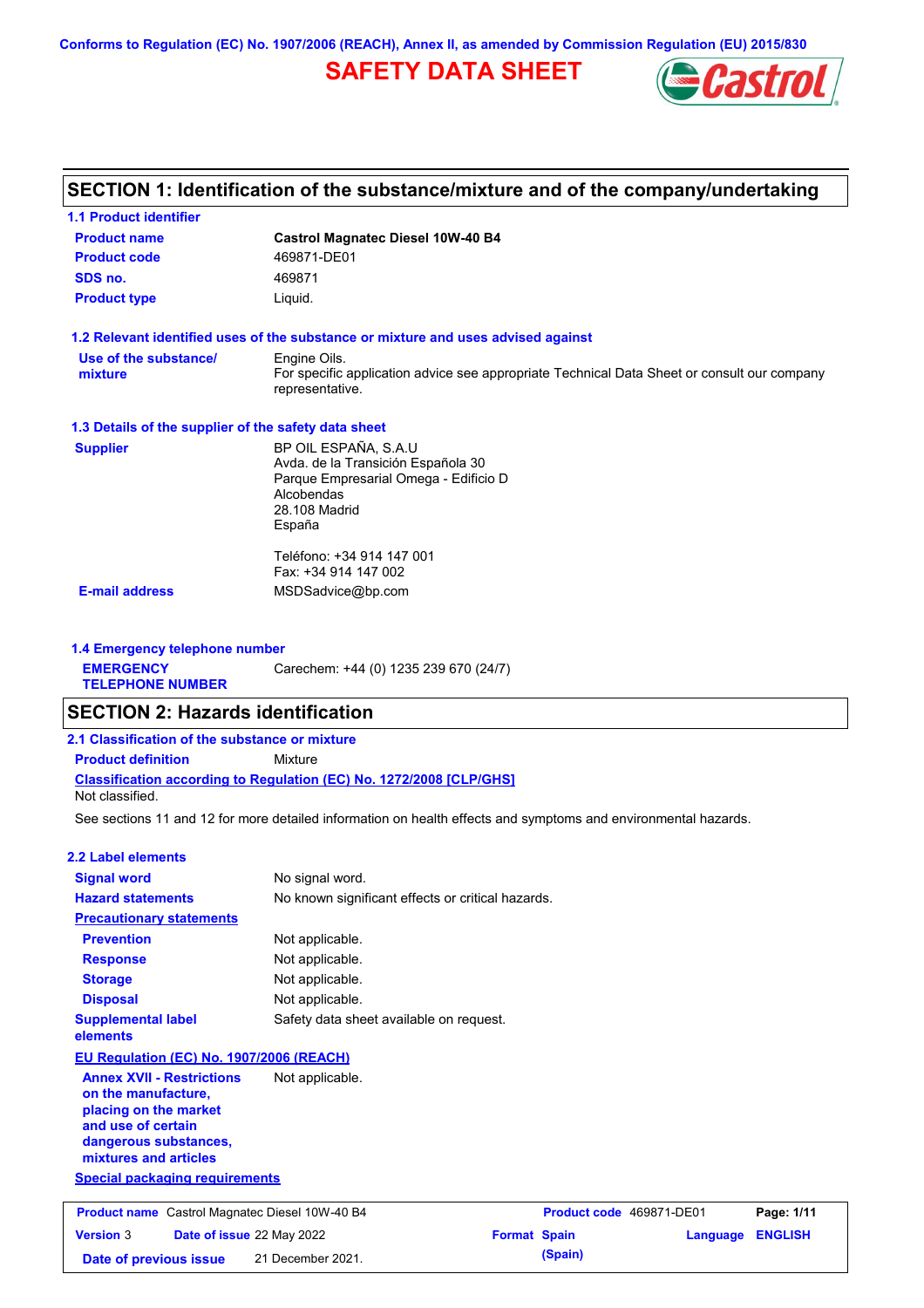#### **Conforms to Regulation (EC) No. 1907/2006 (REACH), Annex II, as amended by Commission Regulation (EU) 2015/830**

# **SECTION 2: Hazards identification**

| <b>Containers to be fitted</b><br>with child-resistant<br>fastenings                                                     | Not applicable.                                                                                                                                                                                                          |
|--------------------------------------------------------------------------------------------------------------------------|--------------------------------------------------------------------------------------------------------------------------------------------------------------------------------------------------------------------------|
| <b>Tactile warning of danger</b>                                                                                         | Not applicable.                                                                                                                                                                                                          |
| 2.3 Other hazards                                                                                                        |                                                                                                                                                                                                                          |
| <b>Results of PBT and vPvB</b><br>assessment                                                                             | Product does not meet the criteria for PBT or vPvB according to Regulation (EC) No. 1907/2006,<br>Annex XIII.                                                                                                            |
| <b>Product meets the criteria</b><br>for PBT or vPvB according<br>to Regulation (EC) No.<br><b>1907/2006, Annex XIII</b> | This mixture does not contain any substances that are assessed to be a PBT or a vPvB.                                                                                                                                    |
| Other hazards which do<br>not result in classification                                                                   | Defatting to the skin.<br>USED ENGINE OILS<br>Used engine oil may contain hazardous components which have the potential to cause skin<br>cancer.<br>See Toxicological Information, section 11 of this Safety Data Sheet. |
|                                                                                                                          | Experimental data on one or more of the components has been used to determine all or part of                                                                                                                             |

# **SECTION 3: Composition/information on ingredients**

#### **3.2 Mixtures**

#### Mixture **Product definition**

Highly refined base oil (IP 346 DMSO extract < 3%). Proprietary performance additives.

the hazard classification of this product.

| <b>Product/ingredient</b><br>name                                                                  | <b>Identifiers</b>                                                                                       | $\frac{9}{6}$ | <b>Regulation (EC) No.</b><br>1272/2008 [CLP]                      | <b>Type</b> |
|----------------------------------------------------------------------------------------------------|----------------------------------------------------------------------------------------------------------|---------------|--------------------------------------------------------------------|-------------|
| Distillates (petroleum), hydrotreated<br>heavy paraffinic                                          | REACH #: 01-2119484627-25 $\ge$ 75 - $\le$ 90<br>EC: 265-157-1<br>CAS: 64742-54-7<br>Index: 649-467-00-8 |               | Not classified.                                                    | $[2]$       |
| Distillates (petroleum), solvent-<br>dewaxed heavy paraffinic                                      | REACH #: 01-2119471299-27 ≤10<br>$EC: 265-169-7$<br>CAS: 64742-65-0<br>Index: 649-474-00-6               |               | Not classified.                                                    | $[2]$       |
| Distillates (petroleum), hydrotreated<br>heavy paraffinic                                          | REACH #: 01-2119484627-25 ≤5<br>EC: 265-157-1<br>CAS: 64742-54-7<br>Index: 649-467-00-8                  |               | Asp. Tox. 1, H304                                                  | [1] [2]     |
| Phosphorodithioic acid, mixed O,O-bis<br>(1,3-dimethylbutyl and iso-Pr) esters,<br>zinc salts<br>. | REACH #: 01-2119493626-26 ≤3<br>EC: 283-392-8<br>CAS: 84605-29-8                                         |               | Skin Irrit. 2, H315<br>Eye Dam. 1, H318<br>Aquatic Chronic 2, H411 | $[1]$       |

#### **See Section 16 for the full text of the H statements declared above.**

### **Type**

[1] Substance classified with a health or environmental hazard

[2] Substance with a workplace exposure limit

[3] Substance meets the criteria for PBT according to Regulation (EC) No. 1907/2006, Annex XIII

[4] Substance meets the criteria for vPvB according to Regulation (EC) No. 1907/2006, Annex XIII

[5] Substance of equivalent concern

[6] Additional disclosure due to company policy

Occupational exposure limits, if available, are listed in Section 8.

# **SECTION 4: First aid measures**

### **4.1 Description of first aid measures**

| Eye contact                                            | contact lenses. Get medical attention.                | In case of contact, immediately flush eyes with plenty of water for at least 15 minutes. Eyelids<br>should be held away from the eyeball to ensure thorough rinsing. Check for and remove any |            |
|--------------------------------------------------------|-------------------------------------------------------|-----------------------------------------------------------------------------------------------------------------------------------------------------------------------------------------------|------------|
| <b>Skin contact</b>                                    | reuse. Get medical attention if irritation develops.  | Wash skin thoroughly with soap and water or use recognised skin cleanser. Remove<br>contaminated clothing and shoes. Wash clothing before reuse. Clean shoes thoroughly before                |            |
|                                                        | <b>Product name</b> Castrol Magnatec Diesel 10W-40 B4 | Product code 469871-DE01                                                                                                                                                                      | Page: 2/11 |
| $\mathbf{u}$ , a matrix and a solution of $\mathbf{u}$ |                                                       | _______                                                                                                                                                                                       |            |

|                        |                                  |                     |         |                  | . |
|------------------------|----------------------------------|---------------------|---------|------------------|---|
| <b>Version 3</b>       | <b>Date of issue 22 May 2022</b> | <b>Format Spain</b> |         | Language ENGLISH |   |
| Date of previous issue | 21 December 2021.                |                     | (Spain) |                  |   |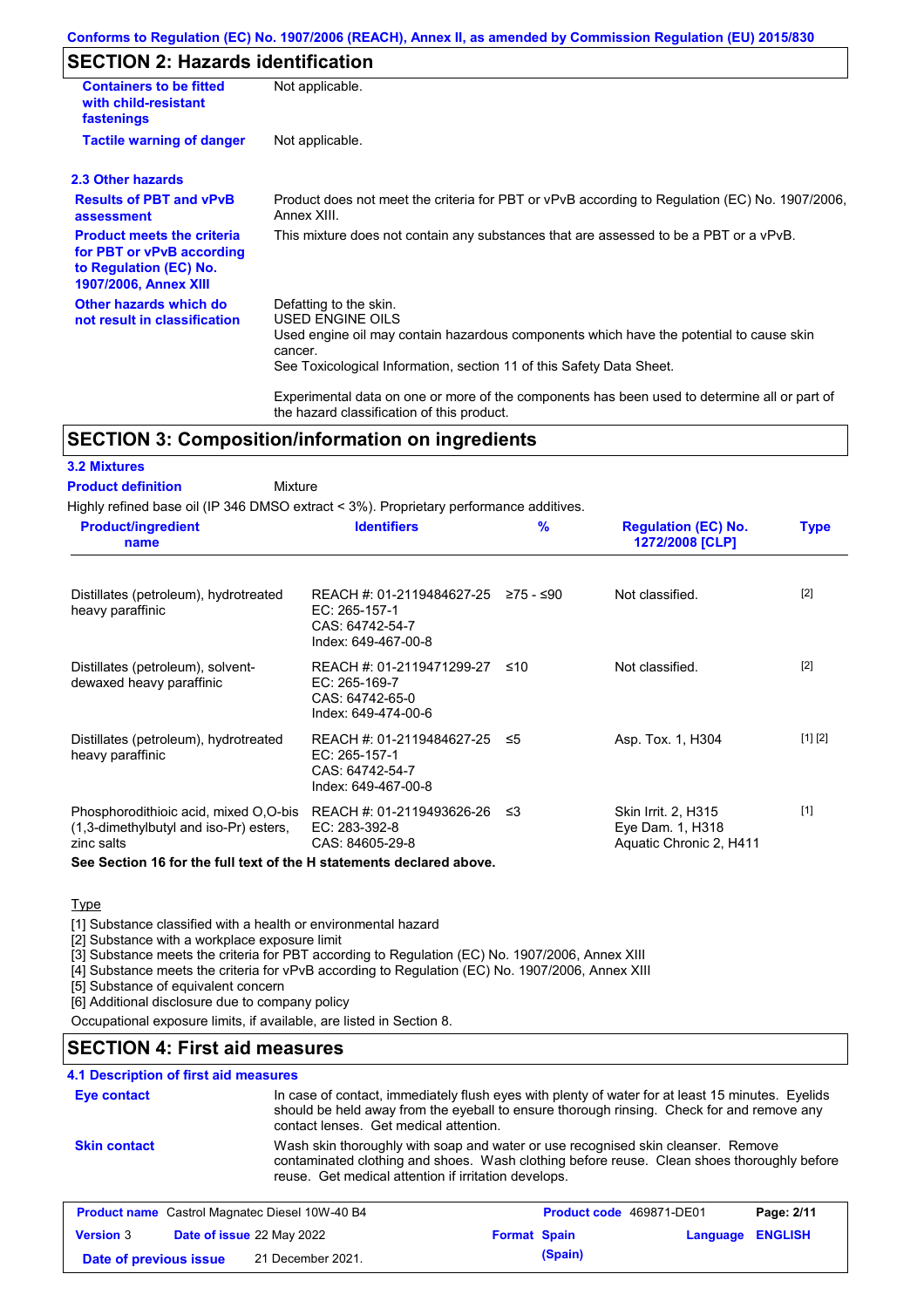#### **Conforms to Regulation (EC) No. 1907/2006 (REACH), Annex II, as amended by Commission Regulation (EU) 2015/830**

# **SECTION 4: First aid measures**

| <b>Inhalation</b>                 | If inhaled, remove to fresh air. In case of inhalation of decomposition products in a fire,<br>symptoms may be delayed. The exposed person may need to be kept under medical<br>surveillance for 48 hours. Get medical attention if symptoms occur. |
|-----------------------------------|-----------------------------------------------------------------------------------------------------------------------------------------------------------------------------------------------------------------------------------------------------|
| Ingestion                         | Do not induce vomiting unless directed to do so by medical personnel. Get medical attention if<br>symptoms occur.                                                                                                                                   |
| <b>Protection of first-aiders</b> | No action shall be taken involving any personal risk or without suitable training. It may be<br>dangerous to the person providing aid to give mouth-to-mouth resuscitation.                                                                         |

#### **4.2 Most important symptoms and effects, both acute and delayed**

See Section 11 for more detailed information on health effects and symptoms. **Potential acute health effects Inhalation** Exposure to decomposition products may cause a health hazard. Serious effects may be delayed following exposure. **Ingestion** No known significant effects or critical hazards. **Skin contact** Defatting to the skin. May cause skin dryness and irritation. **Eye contact** Not classified as an eye irritant. Based on data available for this or related materials. **Delayed and immediate effects as well as chronic effects from short and long-term exposure Inhalation Ingestion Skin contact Eye contact** Overexposure to the inhalation of airborne droplets or aerosols may cause irritation of the respiratory tract. Ingestion of large quantities may cause nausea and diarrhoea. Prolonged or repeated contact can defat the skin and lead to irritation and/or dermatitis. Potential risk of transient stinging or redness if accidental eye contact occurs.

#### **4.3 Indication of any immediate medical attention and special treatment needed**

| <b>Notes to physician</b> | Treatment should in general be symptomatic and directed to relieving any effects.   |
|---------------------------|-------------------------------------------------------------------------------------|
|                           | In case of inhalation of decomposition products in a fire, symptoms may be delayed. |
|                           | The exposed person may need to be kept under medical surveillance for 48 hours.     |

# **SECTION 5: Firefighting measures**

| 5.1 Extinguishing media                                                                                                                                                                                                                                                                                                                                                                                                       |                                                                                                                                                                                                |
|-------------------------------------------------------------------------------------------------------------------------------------------------------------------------------------------------------------------------------------------------------------------------------------------------------------------------------------------------------------------------------------------------------------------------------|------------------------------------------------------------------------------------------------------------------------------------------------------------------------------------------------|
| <b>Suitable extinguishing</b><br>media                                                                                                                                                                                                                                                                                                                                                                                        | In case of fire, use foam, dry chemical or carbon dioxide extinguisher or spray.                                                                                                               |
| <b>Unsuitable extinguishing</b><br>media                                                                                                                                                                                                                                                                                                                                                                                      | Do not use water jet. The use of a water jet may cause the fire to spread by splashing the<br>burning product.                                                                                 |
| 5.2 Special hazards arising from the substance or mixture                                                                                                                                                                                                                                                                                                                                                                     |                                                                                                                                                                                                |
| <b>Hazards from the</b><br>In a fire or if heated, a pressure increase will occur and the container may burst.<br>substance or mixture                                                                                                                                                                                                                                                                                        |                                                                                                                                                                                                |
| <b>Hazardous combustion</b><br>Combustion products may include the following:<br>carbon oxides $(CO, CO2)$ (carbon monoxide, carbon dioxide)<br>products<br>nitrogen oxides ( $NO$ , $NO2$ etc.)                                                                                                                                                                                                                              |                                                                                                                                                                                                |
| 5.3 Advice for firefighters                                                                                                                                                                                                                                                                                                                                                                                                   |                                                                                                                                                                                                |
| <b>Special precautions for</b><br>fire-fighters                                                                                                                                                                                                                                                                                                                                                                               | No action shall be taken involving any personal risk or without suitable training. Promptly<br>isolate the scene by removing all persons from the vicinity of the incident if there is a fire. |
| Fire-fighters should wear appropriate protective equipment and self-contained breathing<br><b>Special protective</b><br>apparatus (SCBA) with a full face-piece operated in positive pressure mode. Clothing for fire-<br>equipment for fire-fighters<br>fighters (including helmets, protective boots and gloves) conforming to European standard EN<br>469 will provide a basic level of protection for chemical incidents. |                                                                                                                                                                                                |

### **SECTION 6: Accidental release measures**

|                                | 6.1 Personal precautions, protective equipment and emergency procedures                                                                                                                                                                                                                                                                                                              |
|--------------------------------|--------------------------------------------------------------------------------------------------------------------------------------------------------------------------------------------------------------------------------------------------------------------------------------------------------------------------------------------------------------------------------------|
| For non-emergency<br>personnel | No action shall be taken involving any personal risk or without suitable training. Evacuate<br>surrounding areas. Keep unnecessary and unprotected personnel from entering. Do not touch<br>or walk through spilt material. Floors may be slippery; use care to avoid falling. Put on<br>appropriate personal protective equipment.                                                  |
| For emergency responders       | Entry into a confined space or poorly ventilated area contaminated with vapour, mist or fume is<br>extremely hazardous without the correct respiratory protective equipment and a safe system of<br>work. Wear self-contained breathing apparatus. Wear a suitable chemical protective suit.<br>Chemical resistant boots. See also the information in "For non-emergency personnel". |

|                        | <b>Product name</b> Castrol Magnatec Diesel 10W-40 B4 |                     | Product code 469871-DE01 |                  | Page: 3/11 |
|------------------------|-------------------------------------------------------|---------------------|--------------------------|------------------|------------|
| <b>Version 3</b>       | <b>Date of issue 22 May 2022</b>                      | <b>Format Spain</b> |                          | Language ENGLISH |            |
| Date of previous issue | 21 December 2021.                                     |                     | (Spain)                  |                  |            |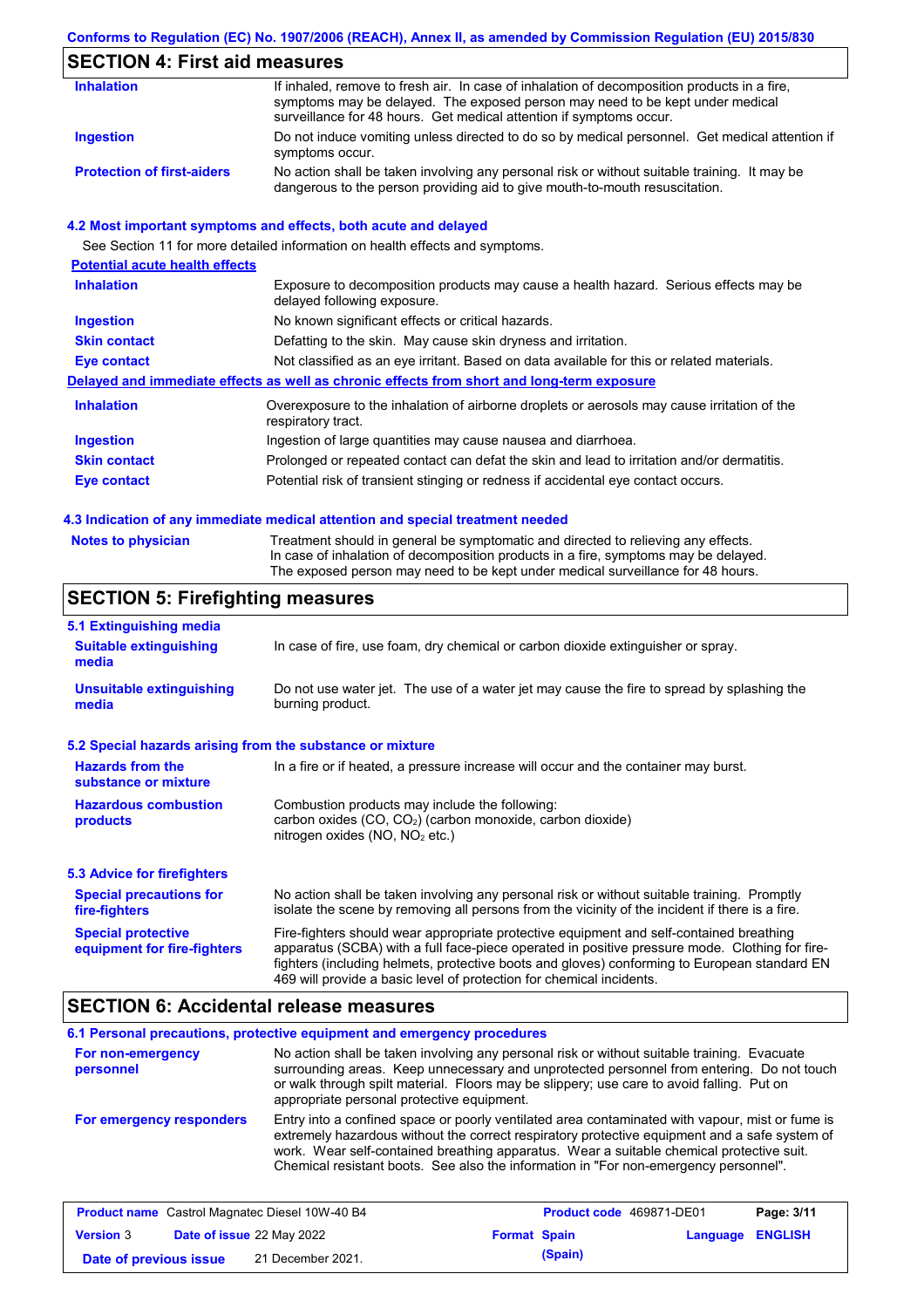# **SECTION 6: Accidental release measures**

| <b>6.2 Environmental</b><br><b>precautions</b> | Avoid dispersal of spilt material and runoff and contact with soil, waterways, drains and sewers.<br>Inform the relevant authorities if the product has caused environmental pollution (sewers,<br>waterways, soil or air).                                                                                                                                                                    |
|------------------------------------------------|------------------------------------------------------------------------------------------------------------------------------------------------------------------------------------------------------------------------------------------------------------------------------------------------------------------------------------------------------------------------------------------------|
|                                                | 6.3 Methods and material for containment and cleaning up                                                                                                                                                                                                                                                                                                                                       |
| <b>Small spill</b>                             | Stop leak if without risk. Move containers from spill area. Absorb with an inert material and<br>place in an appropriate waste disposal container. Dispose of via a licensed waste disposal<br>contractor.                                                                                                                                                                                     |
| <b>Large spill</b>                             | Stop leak if without risk. Move containers from spill area. Prevent entry into sewers, water<br>courses, basements or confined areas. Contain and collect spillage with non-combustible,<br>absorbent material e.g. sand, earth, vermiculite or diatomaceous earth and place in container<br>for disposal according to local regulations. Dispose of via a licensed waste disposal contractor. |
| 6.4 Reference to other<br><b>sections</b>      | See Section 1 for emergency contact information.<br>See Section 5 for firefighting measures.<br>See Section 8 for information on appropriate personal protective equipment.<br>See Section 12 for environmental precautions.<br>See Section 13 for additional waste treatment information.                                                                                                     |
|                                                |                                                                                                                                                                                                                                                                                                                                                                                                |

## **SECTION 7: Handling and storage**

| 7.1 Precautions for safe handling                                                    |                                                                                                                                                                                                                                                                                                                                                                                                                                                                                          |
|--------------------------------------------------------------------------------------|------------------------------------------------------------------------------------------------------------------------------------------------------------------------------------------------------------------------------------------------------------------------------------------------------------------------------------------------------------------------------------------------------------------------------------------------------------------------------------------|
| <b>Protective measures</b>                                                           | Put on appropriate personal protective equipment.                                                                                                                                                                                                                                                                                                                                                                                                                                        |
| <b>Advice on general</b><br>occupational hygiene                                     | Eating, drinking and smoking should be prohibited in areas where this material is handled,<br>stored and processed. Wash thoroughly after handling. Remove contaminated clothing and<br>protective equipment before entering eating areas. See also Section 8 for additional<br>information on hygiene measures.                                                                                                                                                                         |
| <b>7.2 Conditions for safe</b><br>storage, including any<br><i>incompatibilities</i> | Store in accordance with local regulations. Store in a dry, cool and well-ventilated area, away<br>from incompatible materials (see Section 10). Keep away from heat and direct sunlight. Keep<br>container tightly closed and sealed until ready for use. Containers that have been opened must<br>be carefully resealed and kept upright to prevent leakage. Store and use only in equipment/<br>containers designed for use with this product. Do not store in unlabelled containers. |
| <b>Not suitable</b>                                                                  | Prolonged exposure to elevated temperature                                                                                                                                                                                                                                                                                                                                                                                                                                               |
| 7.3 Specific end use(s)                                                              |                                                                                                                                                                                                                                                                                                                                                                                                                                                                                          |

**Recommendations**

See section 1.2 and Exposure scenarios in annex, if applicable.

# **SECTION 8: Exposure controls/personal protection**

| <b>8.1 Control parameters</b><br><b>Occupational exposure limits</b> |                                                                                                                                                                                                                                                      |
|----------------------------------------------------------------------|------------------------------------------------------------------------------------------------------------------------------------------------------------------------------------------------------------------------------------------------------|
| <b>Product/ingredient name</b>                                       | <b>Exposure limit values</b>                                                                                                                                                                                                                         |
| $\mathcal{D}$ istillates (petroleum), hydrotreated heavy paraffinic  | National institute of occupational safety and health (Spain).<br>TWA: 5 mg/m <sup>3</sup> 8 hours. Issued/Revised: 1/2008 Form: Mist<br>STEL: 10 mg/m <sup>3</sup> 15 minutes. Issued/Revised: 1/2008 Form: Mist                                     |
| Distillates (petroleum), solvent-dewaxed heavy<br>paraffinic         | National institute of occupational safety and health (Spain).                                                                                                                                                                                        |
|                                                                      | TWA: 5 mg/m <sup>3</sup> 8 hours. Issued/Revised: 1/2008 Form: Mist                                                                                                                                                                                  |
|                                                                      | STEL: 10 mg/m <sup>3</sup> 15 minutes. Issued/Revised: 1/2008 Form: Mist                                                                                                                                                                             |
| Distillates (petroleum), hydrotreated heavy paraffinic               | National institute of occupational safety and health (Spain).<br>TWA: 5 mg/m <sup>3</sup> 8 hours. Issued/Revised: 1/2008 Form: Mist<br>STEL: 10 mg/m <sup>3</sup> 15 minutes. Issued/Revised: 1/2008 Form: Mist                                     |
| quidance only.                                                       | Whilst specific OELs for certain components may be shown in this section, other components may be present in any mist,<br>vapour or dust produced. Therefore, the specific OELs may not be applicable to the product as a whole and are provided for |

**Recommended monitoring procedures**

If this product contains ingredients with exposure limits, personal, workplace atmosphere or biological monitoring may be required to determine the effectiveness of the ventilation or other control measures and/or the necessity to use respiratory protective equipment. Reference should be made to monitoring standards, such as the following: European Standard EN 689 (Workplace atmospheres - Guidance for the assessment of exposure by inhalation to chemical agents for comparison with limit values and measurement strategy) European Standard EN 14042 (Workplace atmospheres - Guide for the application and use of procedures for the assessment of exposure to chemical and biological agents) European Standard EN 482 (Workplace atmospheres - General requirements for the performance of procedures for the

| <b>Product name</b> Castrol Magnatec Diesel 10W-40 B4 |  |                           | <b>Product code</b> 469871-DE01 |         | Page: 4/11              |  |
|-------------------------------------------------------|--|---------------------------|---------------------------------|---------|-------------------------|--|
| <b>Version 3</b>                                      |  | Date of issue 22 May 2022 | <b>Format Spain</b>             |         | <b>Language ENGLISH</b> |  |
| Date of previous issue                                |  | 21 December 2021.         |                                 | (Spain) |                         |  |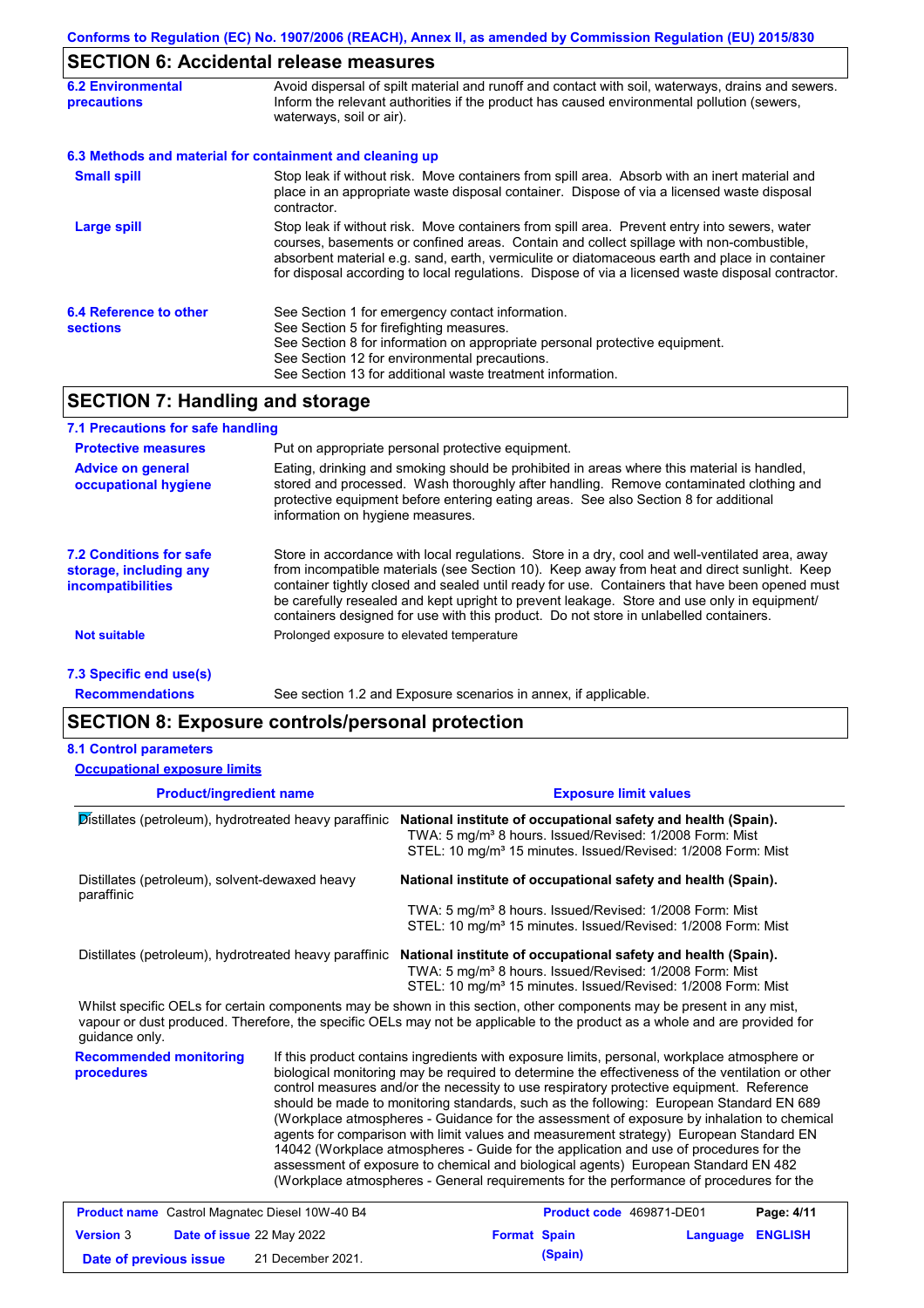# **SECTION 8: Exposure controls/personal protection**

measurement of chemical agents) Reference to national guidance documents for methods for the determination of hazardous substances will also be required.

| <b>Derived No Effect Level</b>                        |                                                                                    |                                                                                                                                                                                                                                                                                                                                                                                                                                                                                                                                                                                                                                                                                                                                                                                                                                                                                                                                                      |                                   |  |  |
|-------------------------------------------------------|------------------------------------------------------------------------------------|------------------------------------------------------------------------------------------------------------------------------------------------------------------------------------------------------------------------------------------------------------------------------------------------------------------------------------------------------------------------------------------------------------------------------------------------------------------------------------------------------------------------------------------------------------------------------------------------------------------------------------------------------------------------------------------------------------------------------------------------------------------------------------------------------------------------------------------------------------------------------------------------------------------------------------------------------|-----------------------------------|--|--|
| No DNELs/DMELs available.                             |                                                                                    |                                                                                                                                                                                                                                                                                                                                                                                                                                                                                                                                                                                                                                                                                                                                                                                                                                                                                                                                                      |                                   |  |  |
| <b>Predicted No Effect Concentration</b>              |                                                                                    |                                                                                                                                                                                                                                                                                                                                                                                                                                                                                                                                                                                                                                                                                                                                                                                                                                                                                                                                                      |                                   |  |  |
| No PNECs available                                    |                                                                                    |                                                                                                                                                                                                                                                                                                                                                                                                                                                                                                                                                                                                                                                                                                                                                                                                                                                                                                                                                      |                                   |  |  |
|                                                       |                                                                                    |                                                                                                                                                                                                                                                                                                                                                                                                                                                                                                                                                                                                                                                                                                                                                                                                                                                                                                                                                      |                                   |  |  |
| <b>8.2 Exposure controls</b>                          |                                                                                    |                                                                                                                                                                                                                                                                                                                                                                                                                                                                                                                                                                                                                                                                                                                                                                                                                                                                                                                                                      |                                   |  |  |
| <b>Appropriate engineering</b><br><b>controls</b>     | kept in good condition and properly maintained.                                    | Provide exhaust ventilation or other engineering controls to keep the relevant airborne<br>concentrations below their respective occupational exposure limits.<br>All activities involving chemicals should be assessed for their risks to health, to ensure<br>exposures are adequately controlled. Personal protective equipment should only be considered<br>after other forms of control measures (e.g. engineering controls) have been suitably evaluated.<br>Personal protective equipment should conform to appropriate standards, be suitable for use, be<br>Your supplier of personal protective equipment should be consulted for advice on selection and<br>appropriate standards. For further information contact your national organisation for standards.<br>The final choice of protective equipment will depend upon a risk assessment. It is important to<br>ensure that all items of personal protective equipment are compatible. |                                   |  |  |
| <b>Individual protection measures</b>                 |                                                                                    |                                                                                                                                                                                                                                                                                                                                                                                                                                                                                                                                                                                                                                                                                                                                                                                                                                                                                                                                                      |                                   |  |  |
| <b>Hygiene measures</b>                               |                                                                                    | Wash hands, forearms and face thoroughly after handling chemical products, before eating,<br>smoking and using the lavatory and at the end of the working period. Ensure that eyewash<br>stations and safety showers are close to the workstation location.                                                                                                                                                                                                                                                                                                                                                                                                                                                                                                                                                                                                                                                                                          |                                   |  |  |
| <b>Respiratory protection</b>                         | of the working conditions.                                                         | In case of insufficient ventilation, wear suitable respiratory equipment.<br>The correct choice of respiratory protection depends upon the chemicals being handled, the<br>conditions of work and use, and the condition of the respiratory equipment. Safety procedures<br>should be developed for each intended application. Respiratory protection equipment should<br>therefore be chosen in consultation with the supplier/manufacturer and with a full assessment                                                                                                                                                                                                                                                                                                                                                                                                                                                                              |                                   |  |  |
| <b>Eye/face protection</b>                            | Safety glasses with side shields.                                                  |                                                                                                                                                                                                                                                                                                                                                                                                                                                                                                                                                                                                                                                                                                                                                                                                                                                                                                                                                      |                                   |  |  |
| <b>Skin protection</b>                                |                                                                                    |                                                                                                                                                                                                                                                                                                                                                                                                                                                                                                                                                                                                                                                                                                                                                                                                                                                                                                                                                      |                                   |  |  |
| <b>Hand protection</b>                                | <b>General Information:</b>                                                        |                                                                                                                                                                                                                                                                                                                                                                                                                                                                                                                                                                                                                                                                                                                                                                                                                                                                                                                                                      |                                   |  |  |
|                                                       |                                                                                    | Because specific work environments and material handling practices vary, safety procedures<br>should be developed for each intended application. The correct choice of protective gloves<br>depends upon the chemicals being handled, and the conditions of work and use. Most gloves<br>provide protection for only a limited time before they must be discarded and replaced (even the<br>best chemically resistant gloves will break down after repeated chemical exposures).                                                                                                                                                                                                                                                                                                                                                                                                                                                                     |                                   |  |  |
|                                                       | a full assessment of the working conditions.                                       | Gloves should be chosen in consultation with the supplier / manufacturer and taking account of                                                                                                                                                                                                                                                                                                                                                                                                                                                                                                                                                                                                                                                                                                                                                                                                                                                       |                                   |  |  |
|                                                       | Recommended: Nitrile gloves.<br><b>Breakthrough time:</b>                          |                                                                                                                                                                                                                                                                                                                                                                                                                                                                                                                                                                                                                                                                                                                                                                                                                                                                                                                                                      |                                   |  |  |
|                                                       |                                                                                    | Breakthrough time data are generated by glove manufacturers under laboratory test conditions<br>and represent how long a glove can be expected to provide effective permeation resistance. It<br>is important when following breakthrough time recommendations that actual workplace<br>conditions are taken into account. Always consult with your glove supplier for up-to-date<br>technical information on breakthrough times for the recommended glove type.<br>Our recommendations on the selection of gloves are as follows:                                                                                                                                                                                                                                                                                                                                                                                                                   |                                   |  |  |
|                                                       | Continuous contact:                                                                |                                                                                                                                                                                                                                                                                                                                                                                                                                                                                                                                                                                                                                                                                                                                                                                                                                                                                                                                                      |                                   |  |  |
|                                                       | can be obtained.<br>replacement regimes are determined and adhered to.             | Gloves with a minimum breakthrough time of 240 minutes, or >480 minutes if suitable gloves<br>If suitable gloves are not available to offer that level of protection, gloves with shorter<br>breakthrough times may be acceptable as long as appropriate glove maintenance and                                                                                                                                                                                                                                                                                                                                                                                                                                                                                                                                                                                                                                                                       |                                   |  |  |
|                                                       | Short-term / splash protection:                                                    |                                                                                                                                                                                                                                                                                                                                                                                                                                                                                                                                                                                                                                                                                                                                                                                                                                                                                                                                                      |                                   |  |  |
|                                                       | Recommended breakthrough times as above.<br>be determined and rigorously followed. | It is recognised that for short-term, transient exposures, gloves with shorter breakthrough times<br>may commonly be used. Therefore, appropriate maintenance and replacement regimes must                                                                                                                                                                                                                                                                                                                                                                                                                                                                                                                                                                                                                                                                                                                                                           |                                   |  |  |
| <b>Product name</b> Castrol Magnatec Diesel 10W-40 B4 |                                                                                    | Product code 469871-DE01                                                                                                                                                                                                                                                                                                                                                                                                                                                                                                                                                                                                                                                                                                                                                                                                                                                                                                                             | Page: 5/11                        |  |  |
| <b>Version 3</b><br>Date of issue 22 May 2022         |                                                                                    | <b>Format Spain</b>                                                                                                                                                                                                                                                                                                                                                                                                                                                                                                                                                                                                                                                                                                                                                                                                                                                                                                                                  | <b>ENGLISH</b><br><b>Language</b> |  |  |
|                                                       |                                                                                    |                                                                                                                                                                                                                                                                                                                                                                                                                                                                                                                                                                                                                                                                                                                                                                                                                                                                                                                                                      |                                   |  |  |

**Date of previous issue (Spain)** 21 December 2021.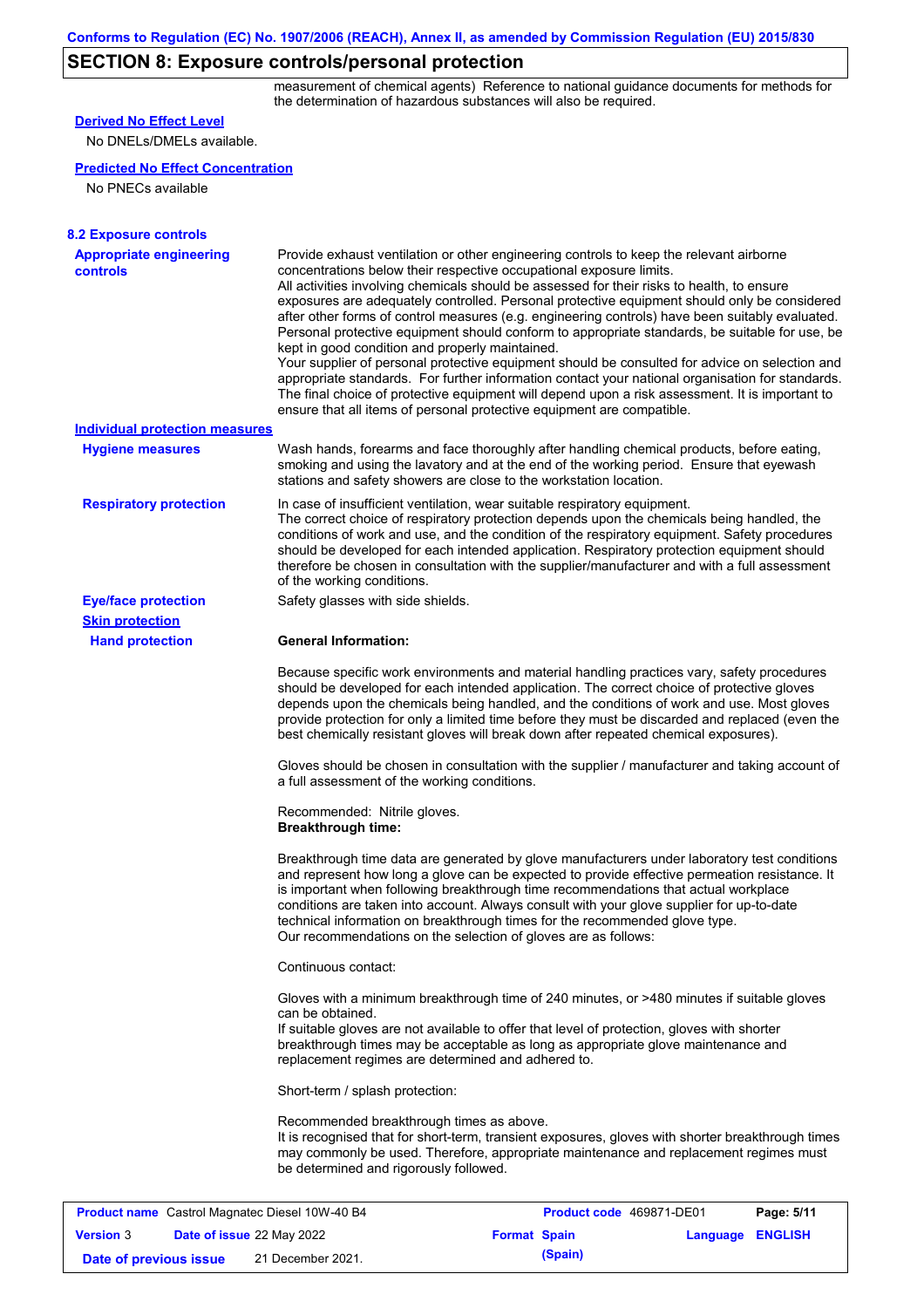# **SECTION 8: Exposure controls/personal protection**

### **Glove Thickness:**

For general applications, we recommend gloves with a thickness typically greater than 0.35 mm.

|                                           | It should be emphasised that glove thickness is not necessarily a good predictor of glove<br>resistance to a specific chemical, as the permeation efficiency of the glove will be dependent<br>on the exact composition of the glove material. Therefore, glove selection should also be based<br>on consideration of the task requirements and knowledge of breakthrough times.<br>Glove thickness may also vary depending on the glove manufacturer, the glove type and the<br>glove model. Therefore, the manufacturers' technical data should always be taken into account<br>to ensure selection of the most appropriate glove for the task.                                     |
|-------------------------------------------|---------------------------------------------------------------------------------------------------------------------------------------------------------------------------------------------------------------------------------------------------------------------------------------------------------------------------------------------------------------------------------------------------------------------------------------------------------------------------------------------------------------------------------------------------------------------------------------------------------------------------------------------------------------------------------------|
|                                           | Note: Depending on the activity being conducted, gloves of varying thickness may be required<br>for specific tasks. For example:                                                                                                                                                                                                                                                                                                                                                                                                                                                                                                                                                      |
|                                           | • Thinner gloves (down to 0.1 mm or less) may be required where a high degree of manual<br>dexterity is needed. However, these gloves are only likely to give short duration protection and<br>would normally be just for single use applications, then disposed of.                                                                                                                                                                                                                                                                                                                                                                                                                  |
|                                           | • Thicker gloves (up to 3 mm or more) may be required where there is a mechanical (as well<br>as a chemical) risk i.e. where there is abrasion or puncture potential.                                                                                                                                                                                                                                                                                                                                                                                                                                                                                                                 |
| <b>Skin and body</b>                      | Use of protective clothing is good industrial practice.<br>Personal protective equipment for the body should be selected based on the task being<br>performed and the risks involved and should be approved by a specialist before handling this<br>product.<br>Cotton or polyester/cotton overalls will only provide protection against light superficial<br>contamination that will not soak through to the skin. Overalls should be laundered on a regular<br>basis. When the risk of skin exposure is high (e.g. when cleaning up spillages or if there is a<br>risk of splashing) then chemical resistant aprons and/or impervious chemical suits and boots<br>will be required. |
| <b>Refer to standards:</b>                | Respiratory protection: EN 529<br>Gloves: EN 420, EN 374<br>Eye protection: EN 166<br>Filtering half-mask: EN 149<br>Filtering half-mask with valve: EN 405<br>Half-mask: EN 140 plus filter<br>Full-face mask: EN 136 plus filter<br>Particulate filters: EN 143<br>Gas/combined filters: EN 14387                                                                                                                                                                                                                                                                                                                                                                                   |
| <b>Environmental exposure</b><br>controls | Emissions from ventilation or work process equipment should be checked to ensure they<br>comply with the requirements of environmental protection legislation. In some cases, fume<br>scrubbers, filters or engineering modifications to the process equipment will be necessary to<br>reduce emissions to acceptable levels.                                                                                                                                                                                                                                                                                                                                                         |

# **SECTION 9: Physical and chemical properties**

The conditions of measurement of all properties are at standard temperature and pressure unless otherwise indicated.

### **9.1 Information on basic physical and chemical properties**

| <b>Appearance</b>                                      |                                                                                       |
|--------------------------------------------------------|---------------------------------------------------------------------------------------|
| <b>Physical state</b>                                  | Liquid.                                                                               |
| <b>Colour</b>                                          | Amber.                                                                                |
| <b>Odour</b>                                           | Not available.                                                                        |
| <b>Odour threshold</b>                                 | Not available.                                                                        |
| pH                                                     | Not applicable.                                                                       |
| <b>Melting point/freezing point</b>                    | Not available.                                                                        |
| Initial boiling point and boiling<br>range             | Not available.                                                                        |
| <b>Pour point</b>                                      | -42 $^{\circ}$ C                                                                      |
| <b>Flash point</b>                                     | Closed cup: 202°C (395.6°F) [Pensky-Martens]<br>Open cup: 226°C (438.8°F) [Cleveland] |
| <b>Evaporation rate</b>                                | Not available.                                                                        |
| <b>Flammability (solid, gas)</b>                       | Not available.                                                                        |
| <b>Upper/lower flammability or</b><br>explosive limits | Not available.                                                                        |
| <b>Product name</b> Castrol Magnatec Diesel 10W-40 B4  | Product code 469871-DE01<br>Page: 6/11                                                |
| <b>Version 3</b><br>Date of issue 22 May 2022          | <b>ENGLISH</b><br><b>Format Spain</b><br>Language                                     |
| Date of previous issue                                 | (Spain)<br>21 December 2021.                                                          |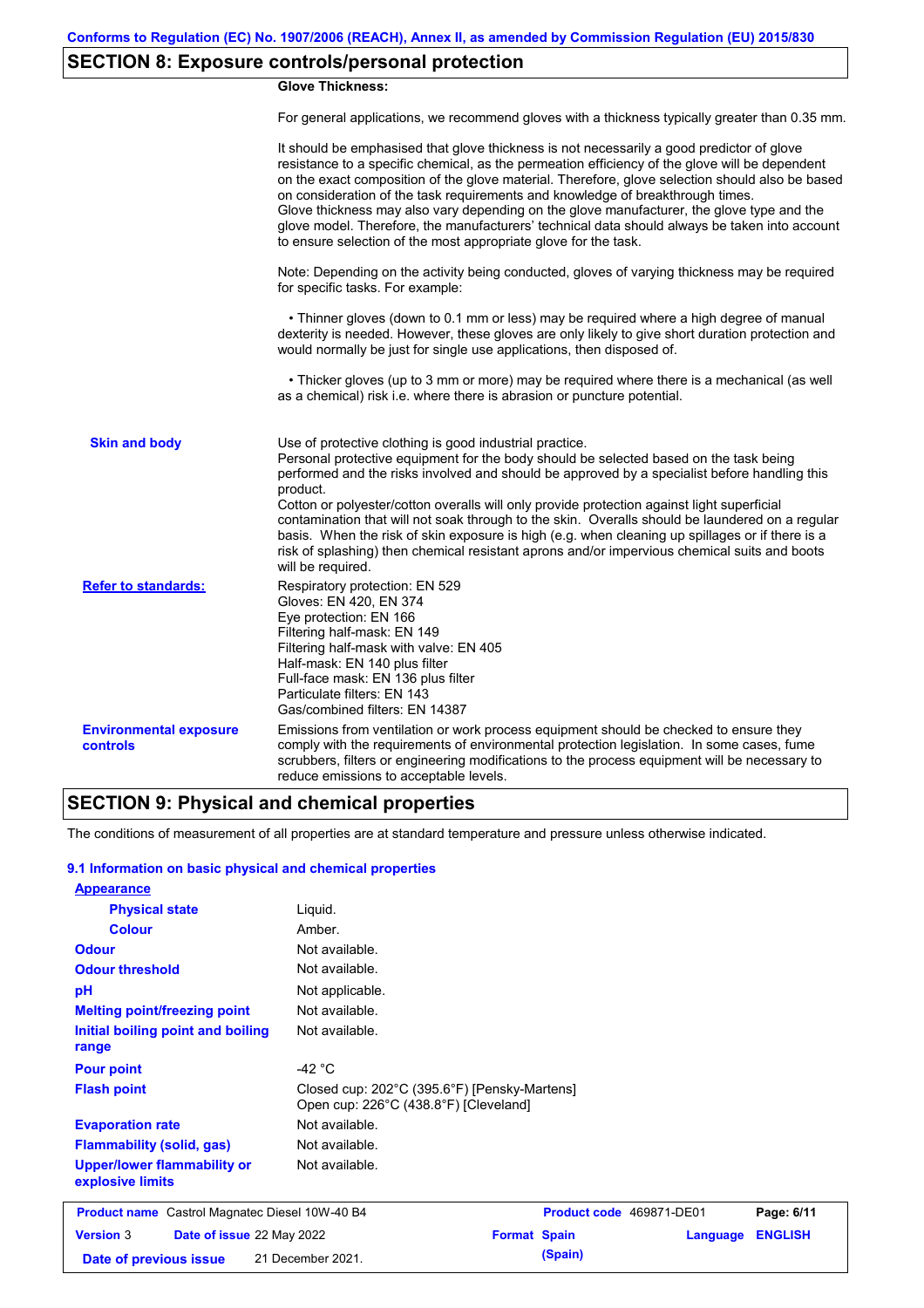# **SECTION 9: Physical and chemical properties**

| <b>Vapour pressure</b>                            | Not available.                                                                                                                    |        |         |                         |          |                |                         |
|---------------------------------------------------|-----------------------------------------------------------------------------------------------------------------------------------|--------|---------|-------------------------|----------|----------------|-------------------------|
|                                                   |                                                                                                                                   |        |         | Vapour Pressure at 20°C |          |                | Vapour pressure at 50°C |
|                                                   | Ingredient name mm Hg kPa                                                                                                         |        |         | <b>Method</b>           | mm<br>Hg | kPa            | <b>Method</b>           |
|                                                   | Distillates (petroleum),<br>hydrotreated heavy<br>paraffinic                                                                      | < 0.08 | < 0.011 | <b>ASTM D 5191</b>      |          |                |                         |
|                                                   | Distillates (petroleum),<br>solvent-dewaxed<br>heavy paraffinic                                                                   | <0.08  | < 0.011 | <b>ASTM D 5191</b>      |          |                |                         |
|                                                   | Distillates (petroleum),<br>hydrotreated heavy<br>paraffinic                                                                      | < 0.08 | < 0.011 | <b>ASTM D 5191</b>      |          |                |                         |
|                                                   | Phosphorodithioic acid, 0<br>mixed O,O-bis<br>(1,3-dimethylbutyl and<br>iso-Pr) esters, zinc salts                                |        | 0       | EU A.4                  | 0        | $\overline{0}$ | EU A.4                  |
| <b>Vapour density</b>                             | Not available.                                                                                                                    |        |         |                         |          |                |                         |
| <b>Relative density</b>                           | Not available.                                                                                                                    |        |         |                         |          |                |                         |
| <b>Density</b>                                    | <1000 kg/m <sup>3</sup> (<1 g/cm <sup>3</sup> ) at 15°C                                                                           |        |         |                         |          |                |                         |
| <b>Solubility(ies)</b>                            | insoluble in water.                                                                                                               |        |         |                         |          |                |                         |
| <b>Partition coefficient: n-octanol/</b><br>water | Not applicable.                                                                                                                   |        |         |                         |          |                |                         |
| <b>Auto-ignition temperature</b>                  | Not available.                                                                                                                    |        |         |                         |          |                |                         |
| <b>Decomposition temperature</b>                  | Not available.                                                                                                                    |        |         |                         |          |                |                         |
| <b>Viscosity</b>                                  | Kinematic: 101.1 mm <sup>2</sup> /s (101.1 cSt) at 40°C<br>Kinematic: 13.8 to 16.2 mm <sup>2</sup> /s (13.8 to 16.2 cSt) at 100°C |        |         |                         |          |                |                         |
| <b>Explosive properties</b>                       | Not available.                                                                                                                    |        |         |                         |          |                |                         |
| <b>Oxidising properties</b>                       | Not available.                                                                                                                    |        |         |                         |          |                |                         |
| <b>Particle characteristics</b>                   |                                                                                                                                   |        |         |                         |          |                |                         |
| <b>Median particle size</b>                       | Not applicable.                                                                                                                   |        |         |                         |          |                |                         |
| 9.2 Other information                             |                                                                                                                                   |        |         |                         |          |                |                         |
| No additional information.                        |                                                                                                                                   |        |         |                         |          |                |                         |

| <b>10.1 Reactivity</b>                            | No specific test data available for this product. Refer to Conditions to avoid and Incompatible<br>materials for additional information.                                |
|---------------------------------------------------|-------------------------------------------------------------------------------------------------------------------------------------------------------------------------|
| <b>10.2 Chemical stability</b>                    | The product is stable.                                                                                                                                                  |
| <b>10.3 Possibility of</b><br>hazardous reactions | Under normal conditions of storage and use, hazardous reactions will not occur.<br>Under normal conditions of storage and use, hazardous polymerisation will not occur. |
| <b>10.4 Conditions to avoid</b>                   | Avoid all possible sources of ignition (spark or flame).                                                                                                                |
| 10.5 Incompatible materials                       | Reactive or incompatible with the following materials: oxidising materials.                                                                                             |
| <b>10.6 Hazardous</b><br>decomposition products   | Under normal conditions of storage and use, hazardous decomposition products should not be<br>produced.                                                                 |

# **SECTION 11: Toxicological information**

| 11.1 Information on toxicological effects             |                                                  |                                                                                      |                            |
|-------------------------------------------------------|--------------------------------------------------|--------------------------------------------------------------------------------------|----------------------------|
| <b>Acute toxicity estimates</b>                       |                                                  |                                                                                      |                            |
| Not available.                                        |                                                  |                                                                                      |                            |
| <b>Information on likely</b><br>routes of exposure    | Routes of entry anticipated: Dermal, Inhalation. |                                                                                      |                            |
| <b>Potential acute health effects</b>                 |                                                  |                                                                                      |                            |
| <b>Inhalation</b>                                     | delayed following exposure.                      | Exposure to decomposition products may cause a health hazard. Serious effects may be |                            |
| <b>Product name</b> Castrol Magnatec Diesel 10W-40 B4 |                                                  | Product code 469871-DE01                                                             | Page: 7/11                 |
| <b>Version 3</b>                                      | Date of issue 22 May 2022                        | <b>Format Spain</b>                                                                  | <b>ENGLISH</b><br>Language |
| Date of previous issue                                | 21 December 2021.                                | (Spain)                                                                              |                            |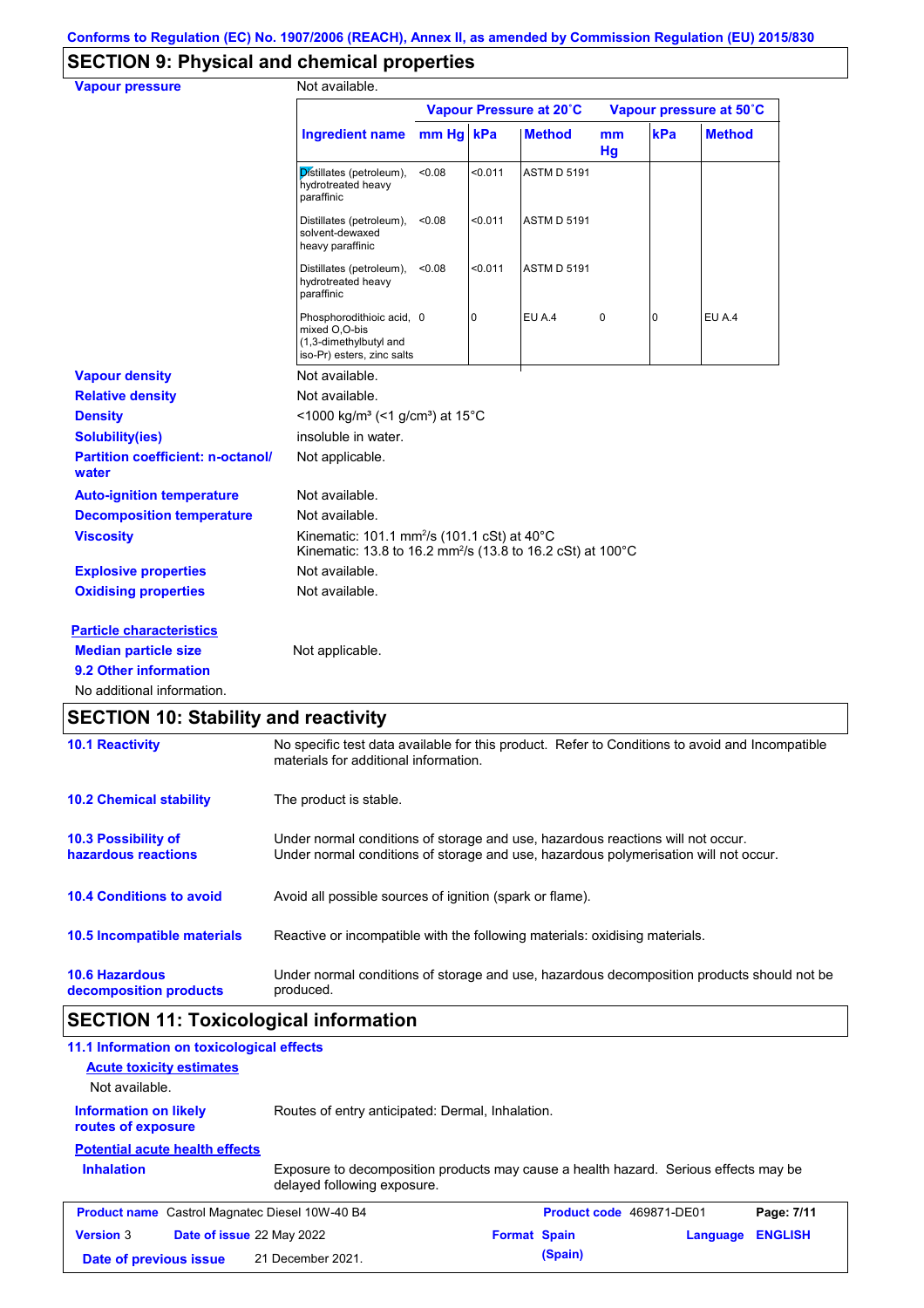|  | Conforms to Regulation (EC) No. 1907/2006 (REACH), Annex II, as amended by Commission Regulation (EU) 2015/830 |  |
|--|----------------------------------------------------------------------------------------------------------------|--|
|--|----------------------------------------------------------------------------------------------------------------|--|

# **SECTION 11: Toxicological information**

| <b>Ingestion</b>                        | No known significant effects or critical hazards.                                                                                                                                                                                                                                                                                                                                                               |  |  |
|-----------------------------------------|-----------------------------------------------------------------------------------------------------------------------------------------------------------------------------------------------------------------------------------------------------------------------------------------------------------------------------------------------------------------------------------------------------------------|--|--|
| <b>Skin contact</b>                     | Defatting to the skin. May cause skin dryness and irritation.                                                                                                                                                                                                                                                                                                                                                   |  |  |
| <b>Eye contact</b>                      | Not classified as an eye irritant. Based on data available for this or related materials.                                                                                                                                                                                                                                                                                                                       |  |  |
|                                         | <b>Symptoms related to the physical, chemical and toxicological characteristics</b>                                                                                                                                                                                                                                                                                                                             |  |  |
| <b>Inhalation</b>                       | No specific data.                                                                                                                                                                                                                                                                                                                                                                                               |  |  |
| <b>Ingestion</b>                        | No specific data.                                                                                                                                                                                                                                                                                                                                                                                               |  |  |
| <b>Skin contact</b>                     | Adverse symptoms may include the following:<br>irritation<br>dryness<br>cracking                                                                                                                                                                                                                                                                                                                                |  |  |
| <b>Eye contact</b>                      | No specific data.                                                                                                                                                                                                                                                                                                                                                                                               |  |  |
|                                         | Delayed and immediate effects as well as chronic effects from short and long-term exposure                                                                                                                                                                                                                                                                                                                      |  |  |
| <b>Inhalation</b>                       | Overexposure to the inhalation of airborne droplets or aerosols may cause irritation of the<br>respiratory tract.                                                                                                                                                                                                                                                                                               |  |  |
| <b>Ingestion</b>                        | Ingestion of large quantities may cause nausea and diarrhoea.                                                                                                                                                                                                                                                                                                                                                   |  |  |
| <b>Skin contact</b>                     | Prolonged or repeated contact can defat the skin and lead to irritation and/or dermatitis.                                                                                                                                                                                                                                                                                                                      |  |  |
| <b>Eye contact</b>                      | Potential risk of transient stinging or redness if accidental eye contact occurs.                                                                                                                                                                                                                                                                                                                               |  |  |
| <b>Potential chronic health effects</b> |                                                                                                                                                                                                                                                                                                                                                                                                                 |  |  |
| <b>General</b>                          | <b>USED ENGINE OILS</b><br>Combustion products resulting from the operation of internal combustion engines contaminate<br>engine oils during use. Used engine oil may contain hazardous components which have the<br>potential to cause skin cancer. Frequent or prolonged contact with all types and makes of used<br>engine oil must therefore be avoided and a high standard of personal hygiene maintained. |  |  |
| <b>Carcinogenicity</b>                  | No known significant effects or critical hazards.                                                                                                                                                                                                                                                                                                                                                               |  |  |
| <b>Mutagenicity</b>                     | No known significant effects or critical hazards.                                                                                                                                                                                                                                                                                                                                                               |  |  |
| <b>Developmental effects</b>            | No known significant effects or critical hazards.                                                                                                                                                                                                                                                                                                                                                               |  |  |
| <b>Fertility effects</b>                | No known significant effects or critical hazards.                                                                                                                                                                                                                                                                                                                                                               |  |  |

# **SECTION 12: Ecological information**

#### **12.1 Toxicity**

**Environmental hazards** Not classified as dangerous

#### **12.2 Persistence and degradability**

Expected to be biodegradable.

#### **12.3 Bioaccumulative potential**

This product is not expected to bioaccumulate through food chains in the environment.

| <b>12.4 Mobility in soil</b>                            |                                                                      |
|---------------------------------------------------------|----------------------------------------------------------------------|
| <b>Soil/water partition</b><br><b>coefficient (Koc)</b> | Not available.                                                       |
| <b>Mobility</b>                                         | Spillages may penetrate the soil causing ground water contamination. |

#### **12.5 Results of PBT and vPvB assessment**

Product does not meet the criteria for PBT or vPvB according to Regulation (EC) No. 1907/2006, Annex XIII.

#### **12.6 Other adverse effects**

Spills may form a film on water surfaces causing physical damage to organisms. Oxygen transfer could also be impaired. **Other ecological information**

### **SECTION 13: Disposal considerations**

### **13.1 Waste treatment methods Product**

| <b>Methods of disposal</b>     | Where possible, arrange for product to be recycled. Dispose of via an authorised person/<br>licensed waste disposal contractor in accordance with local regulations. |  |  |
|--------------------------------|----------------------------------------------------------------------------------------------------------------------------------------------------------------------|--|--|
| <b>Hazardous waste</b>         | Yes.                                                                                                                                                                 |  |  |
| European waste catalogue (EWC) |                                                                                                                                                                      |  |  |

| <b>Product name</b> Castrol Magnatec Diesel 10W-40 B4 |  |                                  | <b>Product code</b> 469871-DE01 |         | Page: 8/11       |  |
|-------------------------------------------------------|--|----------------------------------|---------------------------------|---------|------------------|--|
| <b>Version 3</b>                                      |  | <b>Date of issue 22 May 2022</b> | <b>Format Spain</b>             |         | Language ENGLISH |  |
| Date of previous issue                                |  | 21 December 2021.                |                                 | (Spain) |                  |  |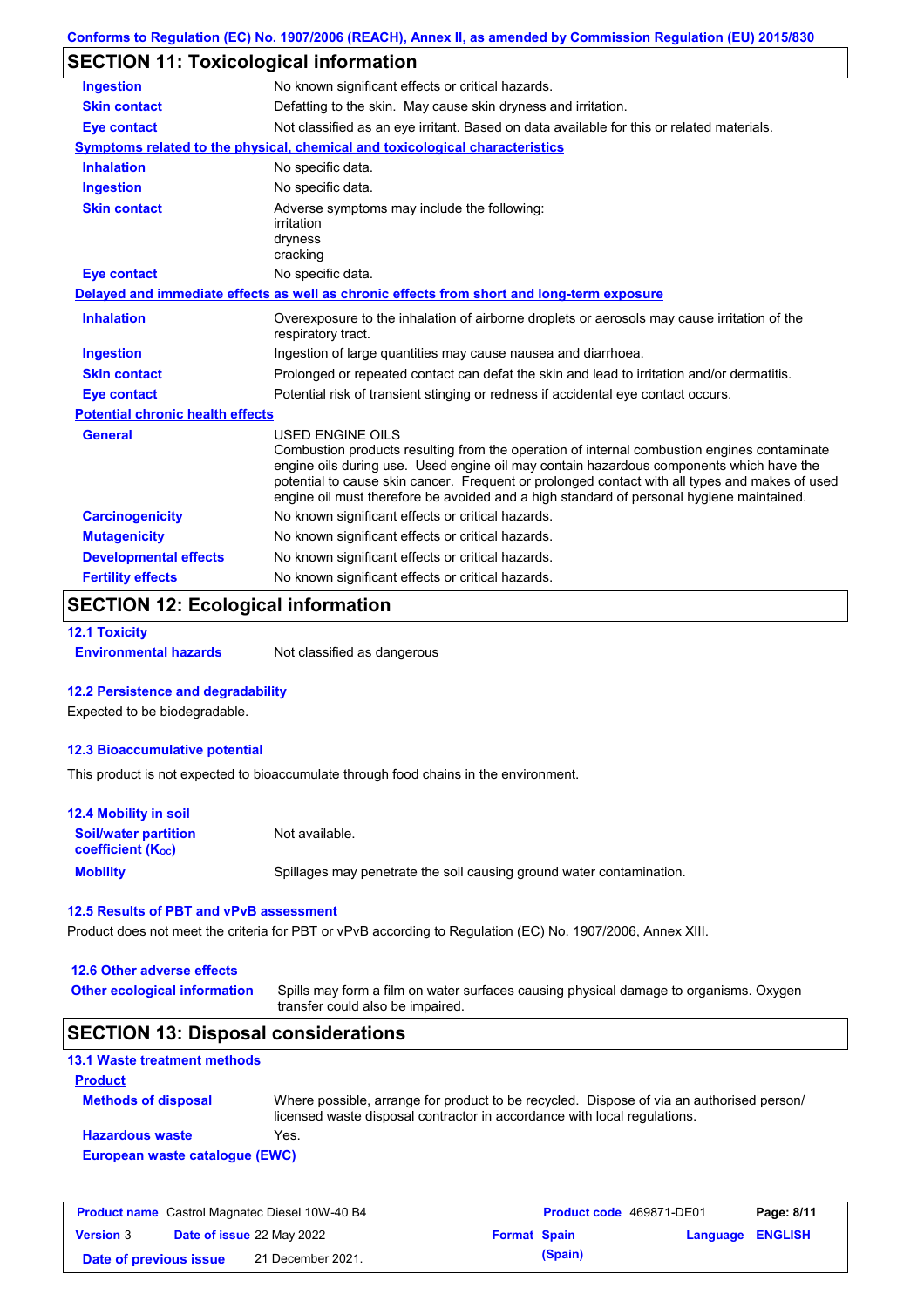# **SECTION 13: Disposal considerations**

| <b>Waste code</b>                                                            | <b>Waste designation</b>                                                                                                                                                                                                                                                                                                                                                                                                                                                                        |  |  |  |
|------------------------------------------------------------------------------|-------------------------------------------------------------------------------------------------------------------------------------------------------------------------------------------------------------------------------------------------------------------------------------------------------------------------------------------------------------------------------------------------------------------------------------------------------------------------------------------------|--|--|--|
| 13 02 05*<br>mineral-based non-chlorinated engine, gear and lubricating oils |                                                                                                                                                                                                                                                                                                                                                                                                                                                                                                 |  |  |  |
| disposal code to be assigned by the end user.                                | However, deviation from the intended use and/or the presence of any potential contaminants may require an alternative waste                                                                                                                                                                                                                                                                                                                                                                     |  |  |  |
| <b>Packaging</b>                                                             |                                                                                                                                                                                                                                                                                                                                                                                                                                                                                                 |  |  |  |
| <b>Methods of disposal</b>                                                   | Where possible, arrange for product to be recycled. Dispose of via an authorised person/<br>licensed waste disposal contractor in accordance with local regulations.                                                                                                                                                                                                                                                                                                                            |  |  |  |
| <b>Special precautions</b>                                                   | This material and its container must be disposed of in a safe way. Care should be taken when<br>handling emptied containers that have not been cleaned or rinsed out. Empty containers or<br>liners may retain some product residues. Empty containers represent a fire hazard as they may<br>contain flammable product residues and vapour. Never weld, solder or braze empty containers.<br>Avoid dispersal of spilt material and runoff and contact with soil, waterways, drains and sewers. |  |  |  |

# **SECTION 14: Transport information**

**References** Commission 2014/955/EU

Directive 2008/98/EC

|                                           | <b>ADR/RID</b> | <b>ADN</b>     | <b>IMDG</b>    | <b>IATA</b>    |
|-------------------------------------------|----------------|----------------|----------------|----------------|
| 14.1 UN number                            | Not regulated. | Not regulated. | Not regulated. | Not regulated. |
| 14.2 UN proper<br>shipping name           |                |                | $\blacksquare$ |                |
| <b>14.3 Transport</b><br>hazard class(es) |                |                |                |                |
| <b>14.4 Packing</b><br>group              |                |                | -              |                |
| 14.5<br><b>Environmental</b><br>hazards   | No.            | No.            | No.            | No.            |
| <b>Additional</b><br><b>information</b>   |                |                |                |                |

**14.6 Special precautions for user** Not available.

**14.7 Transport in bulk according to IMO instruments** Not available.

### **SECTION 15: Regulatory information**

**15.1 Safety, health and environmental regulations/legislation specific for the substance or mixture**

**EU Regulation (EC) No. 1907/2006 (REACH)**

**Annex XIV - List of substances subject to authorisation Annex XIV**

**Substances of very high concern** None of the components are listed.

None of the components are listed.

**EU Regulation (EC) No. 1907/2006 (REACH)**

**Other regulations Annex XVII - Restrictions on the manufacture, placing on the market and use of certain dangerous substances, mixtures and articles** Not applicable.

**REACH Status** The company, as identified in Section 1, sells this product in the EU in compliance with the current requirements of REACH.

| <b>Product name</b> Castrol Magnatec Diesel 10W-40 B4 |  |                           | <b>Product code</b> 469871-DE01 |         | Page: 9/11              |  |
|-------------------------------------------------------|--|---------------------------|---------------------------------|---------|-------------------------|--|
| <b>Version 3</b>                                      |  | Date of issue 22 May 2022 | <b>Format Spain</b>             |         | <b>Language ENGLISH</b> |  |
| Date of previous issue                                |  | 21 December 2021.         |                                 | (Spain) |                         |  |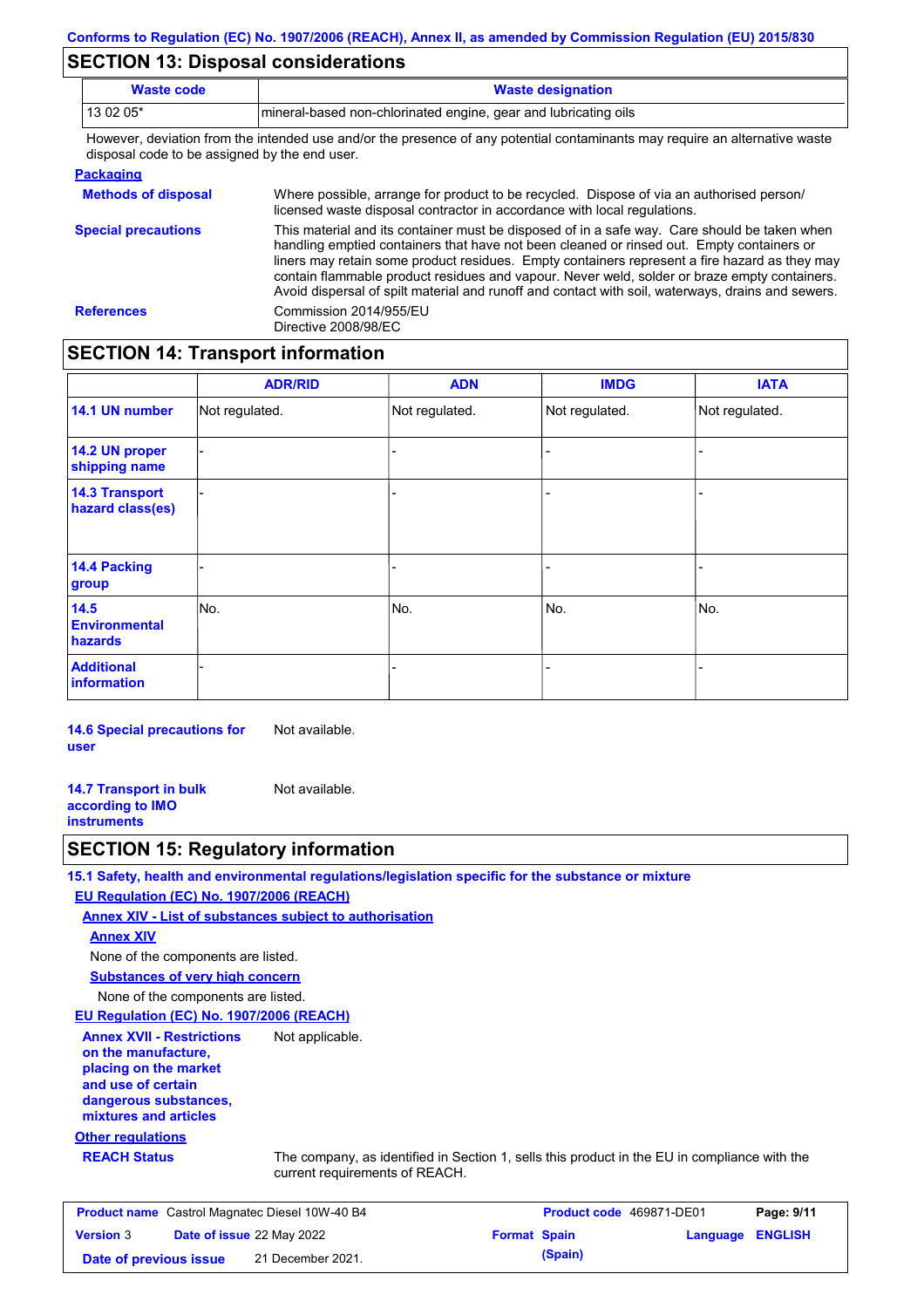# **SECTION 15: Regulatory information**

| <b>United States inventory</b><br>(TSCA 8b)                                                               | At least one component is not listed.  |  |  |  |
|-----------------------------------------------------------------------------------------------------------|----------------------------------------|--|--|--|
| <b>Australia inventory (AIIC)</b>                                                                         | At least one component is not listed.  |  |  |  |
| <b>Canada inventory</b>                                                                                   | At least one component is not listed.  |  |  |  |
| <b>China inventory (IECSC)</b>                                                                            | At least one component is not listed.  |  |  |  |
| <b>Japan inventory (CSCL)</b>                                                                             | At least one component is not listed.  |  |  |  |
| <b>Korea inventory (KECI)</b>                                                                             | All components are listed or exempted. |  |  |  |
| <b>Philippines inventory</b><br>(PICCS)                                                                   | At least one component is not listed.  |  |  |  |
| <b>Taiwan Chemical</b><br>All components are listed or exempted.<br><b>Substances Inventory</b><br>(TCSI) |                                        |  |  |  |
| Ozone depleting substances (1005/2009/EU)<br>Not listed.                                                  |                                        |  |  |  |
| <b>Prior Informed Consent (PIC) (649/2012/EU)</b><br>Not listed.                                          |                                        |  |  |  |
| <b>Persistent Organic Pollutants</b><br>Not listed.                                                       |                                        |  |  |  |
| <b>EU</b> - Water framework directive - Priority substances                                               |                                        |  |  |  |

None of the components are listed.

#### **Seveso Directive**

This product is not controlled under the Seveso Directive.

| <b>15.2 Chemical safety</b> | A Chemical Safety Assessment has been carried out for one or more of the substances within  |
|-----------------------------|---------------------------------------------------------------------------------------------|
| assessment                  | this mixture. A Chemical Safety Assessment has not been carried out for the mixture itself. |

# **SECTION 16: Other information**

| <b>Abbreviations and acronyms</b> | ADN = European Provisions concerning the International Carriage of Dangerous Goods by<br>Inland Waterway                                                 |
|-----------------------------------|----------------------------------------------------------------------------------------------------------------------------------------------------------|
|                                   | ADR = The European Agreement concerning the International Carriage of Dangerous Goods by                                                                 |
|                                   | Road                                                                                                                                                     |
|                                   | ATE = Acute Toxicity Estimate                                                                                                                            |
|                                   | <b>BCF</b> = Bioconcentration Factor                                                                                                                     |
|                                   | CAS = Chemical Abstracts Service                                                                                                                         |
|                                   | CLP = Classification, Labelling and Packaging Regulation [Regulation (EC) No. 1272/2008]                                                                 |
|                                   | CSA = Chemical Safety Assessment                                                                                                                         |
|                                   | CSR = Chemical Safety Report                                                                                                                             |
|                                   | <b>DMEL = Derived Minimal Effect Level</b>                                                                                                               |
|                                   | DNEL = Derived No Effect Level                                                                                                                           |
|                                   | EINECS = European Inventory of Existing Commercial chemical Substances                                                                                   |
|                                   | ES = Exposure Scenario                                                                                                                                   |
|                                   | EUH statement = CLP-specific Hazard statement                                                                                                            |
|                                   | EWC = European Waste Catalogue                                                                                                                           |
|                                   | GHS = Globally Harmonized System of Classification and Labelling of Chemicals                                                                            |
|                                   | IATA = International Air Transport Association                                                                                                           |
|                                   | IBC = Intermediate Bulk Container                                                                                                                        |
|                                   | <b>IMDG</b> = International Maritime Dangerous Goods                                                                                                     |
|                                   | LogPow = logarithm of the octanol/water partition coefficient                                                                                            |
|                                   | MARPOL = International Convention for the Prevention of Pollution From Ships, 1973 as<br>modified by the Protocol of 1978. ("Marpol" = marine pollution) |
|                                   | OECD = Organisation for Economic Co-operation and Development                                                                                            |
|                                   | PBT = Persistent, Bioaccumulative and Toxic                                                                                                              |
|                                   | <b>PNEC = Predicted No Effect Concentration</b>                                                                                                          |
|                                   | REACH = Registration, Evaluation, Authorisation and Restriction of Chemicals Regulation<br>[Regulation (EC) No. 1907/2006]                               |
|                                   | RID = The Regulations concerning the International Carriage of Dangerous Goods by Rail                                                                   |
|                                   | <b>RRN = REACH Registration Number</b>                                                                                                                   |
|                                   | SADT = Self-Accelerating Decomposition Temperature<br>SVHC = Substances of Very High Concern                                                             |
|                                   | STOT-RE = Specific Target Organ Toxicity - Repeated Exposure                                                                                             |
|                                   | STOT-SE = Specific Target Organ Toxicity - Single Exposure                                                                                               |
|                                   | TWA = Time weighted average                                                                                                                              |
|                                   |                                                                                                                                                          |

| <b>Product name</b> Castrol Magnatec Diesel 10W-40 B4 |  |                                  | <b>Product code</b> 469871-DE01 |         | Page: 10/11             |  |
|-------------------------------------------------------|--|----------------------------------|---------------------------------|---------|-------------------------|--|
| <b>Version 3</b>                                      |  | <b>Date of issue 22 May 2022</b> | <b>Format Spain</b>             |         | <b>Language ENGLISH</b> |  |
| Date of previous issue                                |  | 21 December 2021.                |                                 | (Spain) |                         |  |